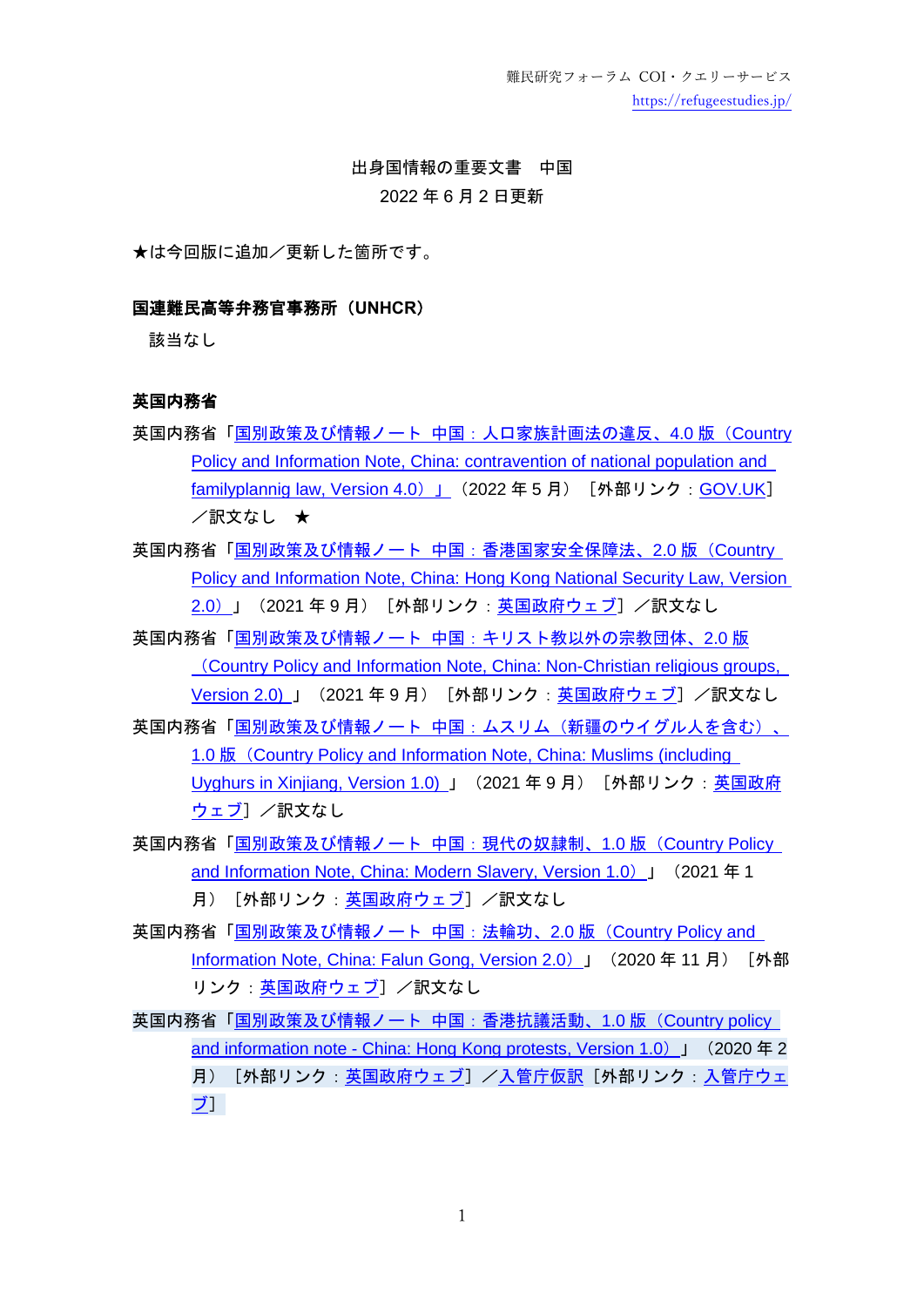英国内務省[「国別政策及び情報ノート](https://assets.publishing.service.gov.uk/government/uploads/system/uploads/attachment_data/file/848830/China_-_Christians_-_CPIN_-_v3.0__November_2019_.pdf) 中国:キリスト教徒、3.0 版 (Country information and guidance - [China: Christians, Version 3.0](https://assets.publishing.service.gov.uk/government/uploads/system/uploads/attachment_data/file/848830/China_-_Christians_-_CPIN_-_v3.0__November_2019_.pdf))」(2019 年 11 月)[/入管庁仮訳\[](https://www.moj.go.jp/isa/content/930005577.pdf)外部リンク[:入管庁ウェブ\]](https://www.moj.go.jp/isa/publications/materials/nyuukokukanri03_00045.html)

- \_\_\_\_\_ <旧版>[「出身国情報及びガイダンス](https://www.moj.go.jp/isa/content/930003244.pdf) 中国:キリスト教徒、2.0 版(仮 <u>訳)</u>」(2016 年 3 月)[外部リンク[:入管庁ウェブ\]](https://www.moj.go.jp/isa/publications/materials/nyuukokukanri03_00045.html)
- \_\_\_\_\_ <旧版>[「出身国情報及びガイダンス](https://www.moj.go.jp/isa/content/930003162.pdf) 中国:キリスト教徒 2014 年 6 月版 [\(仮訳\)」](https://www.moj.go.jp/isa/content/930003162.pdf)[外部リンク[:入管庁ウェブ\]](https://www.moj.go.jp/isa/publications/materials/nyuukokukanri03_00045.html)

英国内務省「国別政策及び情報ノート [中国:国家に反対する者、](https://assets.publishing.service.gov.uk/government/uploads/system/uploads/attachment_data/file/762931/China_-_Oppn_to_the_State_-_CPIN_-_v3.0__Dec_2018__.pdf)3.0 版(Country [Policy and Information Note, China: Opposition to the state, Version 3.0](https://assets.publishing.service.gov.uk/government/uploads/system/uploads/attachment_data/file/762931/China_-_Oppn_to_the_State_-_CPIN_-_v3.0__Dec_2018__.pdf)) 」 (2018年11月) [外部リンク[:英国政府ウェブ\]](https://www.gov.uk/government/collections/country-policy-and-information-notes) /訳文なし

- 英国内務省「国別政策及び情報ノート [中国:人口家族計画法の違反・](https://assets.publishing.service.gov.uk/government/uploads/system/uploads/attachment_data/file/755345/China_-_Family_Planning_-_CPIN_-_v3.0_.pdf)3.0 版 (Country [Policy and Information Note, China: contravention of national population and](https://assets.publishing.service.gov.uk/government/uploads/system/uploads/attachment_data/file/755345/China_-_Family_Planning_-_CPIN_-_v3.0_.pdf)  [familyplannig law, Version 3.0](https://assets.publishing.service.gov.uk/government/uploads/system/uploads/attachment_data/file/755345/China_-_Family_Planning_-_CPIN_-_v3.0_.pdf)) 」 (2018年11月) [外部リンク[:英国政府](https://www.gov.uk/government/collections/country-policy-and-information-notes) [ウェブ\]](https://www.gov.uk/government/collections/country-policy-and-information-notes) /訳文なし
- 英国内務省「国別政策及び情報ノート [中国:保護の主体及び国内避難を含む背景情](https://assets.publishing.service.gov.uk/government/uploads/system/uploads/attachment_data/file/686072/China_-_Background_-_CPIN_-_v2.0_March_2018_.pdf) 報、2.0 版 (Country Policy and Information Note China: Background [information, including actors of protection, and internal relocation, Version](https://assets.publishing.service.gov.uk/government/uploads/system/uploads/attachment_data/file/686072/China_-_Background_-_CPIN_-_v2.0_March_2018_.pdf)  <u>[2.0](https://assets.publishing.service.gov.uk/government/uploads/system/uploads/attachment_data/file/686072/China_-_Background_-_CPIN_-_v2.0_March_2018_.pdf))</u>」(2018 年 3 月)[外部リンク:<u>英国政府ウェブ</u>]/訳文なし

## <その他の英国政府ウェブから既に削除されている文書>

- 英国内務省「国別政策及び情報ノート 中国:他国で犯した犯罪を理由にした処罰の おそれ(「重複して有罪になる危険」または再訴追)、2.0 版(Country Policy and Information Note, China: Fear of punishment for crimes committed in other countries ('Double Jeopardy' or re-prosecution), Version 2.0)」(2018 年 3 月) ※2021 年 8 月 31 日に削除
- 英国内務省[「出身国情報報告](https://www.moj.go.jp/isa/content/930003111.pdf) 中国 2013年12月20日版(仮訳)」)[外部リン ク[:入管庁ウェブ\]](https://www.moj.go.jp/isa/publications/materials/nyuukokukanri03_00045.html)
- <旧版>[「出身国情報報告](https://www.moj.go.jp/isa/content/930002737.pdf) 中国 2010 年1月8日版(仮訳)」[外部リン ク[:入管庁ウェブ\]](https://www.moj.go.jp/isa/publications/materials/nyuukokukanri03_00045.html)
- <旧版>[「出身国情報報告](https://www.moj.go.jp/isa/content/930002662.pdf) 中国 2007 年 8 月 17 日版(仮訳)」「外部リン ク[:入管庁ウェブ\]](https://www.moj.go.jp/isa/publications/materials/nyuukokukanri03_00045.html)

### オーストラリア外務貿易省(**DFAT**)

DFAT[「出身国情報報告](https://www.dfat.gov.au/sites/default/files/country-information-report-china-22122021.pdf) 中国」 (2021 年 12 月 22 日) [外部リンク: [DFAT](https://www.dfat.gov.au/about-us/publications/Pages/country-information-reports) ウェ [ブ\]](https://www.dfat.gov.au/about-us/publications/Pages/country-information-reports) /訳文なし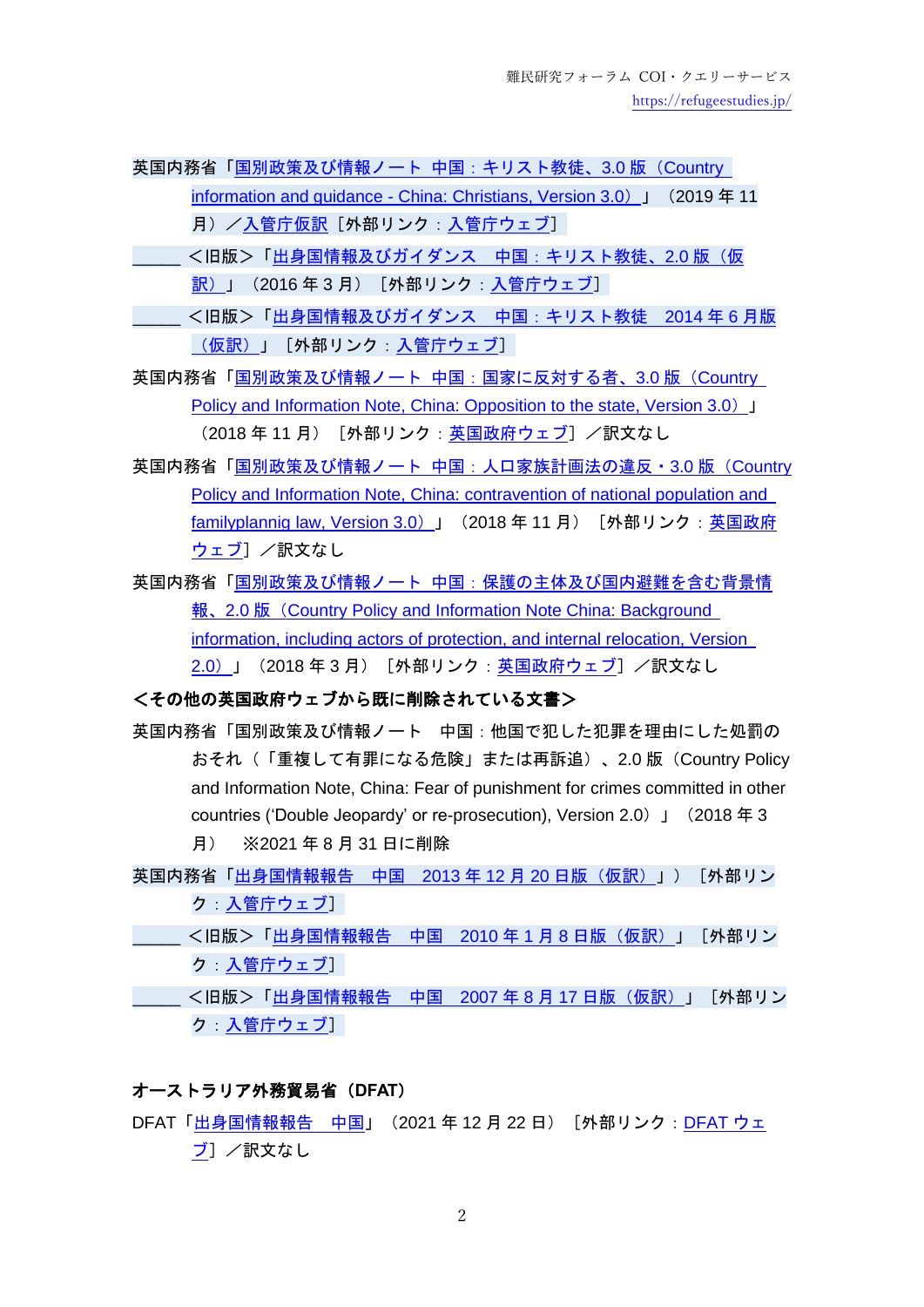- ———<旧版>[「出身国情報報告](https://www.moj.go.jp/isa/content/930005581.pdf) 中国(仮訳)」(2019 年 10 月 3 日)[外部リン ク[:入管庁ウェブ\]](https://www.moj.go.jp/isa/publications/materials/nyuukokukanri03_00124.html)
- \_\_\_ <旧版>[「出身国情報報告](https://www.ecoi.net/en/file/local/1424365/4792_1518594924_country-information-report-china.pdf) 中国」(2021 年 12 月 22 日)[外部リンク: [ecoi](https://www.ecoi.net/)l /訳文なし
- \_\_\_\_\_ <旧版>「DFAT [テーマ別報告](https://www.ecoi.net/en/file/local/1424382/4792_1518595503_country-information-report-china-fujian-thematic.pdf) 中国福建省」(2016 年 12 月 16 日)[外部 リンク: [ecoi](https://www.ecoi.net/)] /訳文なし

### 欧州連合難民機関(**EUAA**)/旧欧州難民支援事務所(**EASO**)

該当なし

#### その他の主な文書(**2020** 年以降に発出)

- オランダ外務省[「出身国情報レポート:中国」](https://www.rijksoverheid.nl/binaries/rijksoverheid/documenten/ambtsberichten/2020/07/01/algemeen-ambtsbericht-china-juli-2020/AAB%20China%2027%20juli%202020.pdf)(2020 年 7 月)[外部リンク:[ecoi](https://www.ecoi.net/)] /訳文なし
- カナダ移民難民委員会 (IRBC)「クエリー回答 [CHN200992.E] 中国: プロテスタント 三自愛国運動(TSPM[\)、中国カトリック愛国協会\(](https://irb-cisr.gc.ca/en/country-information/rir/Pages/index.aspx?doc=458597&pls=1)CCPA)[中国愛国カトリ ック協会(CPCA[\)\]などキリスト教愛国教会の信者に対する当局や公安局に](https://irb-cisr.gc.ca/en/country-information/rir/Pages/index.aspx?doc=458597&pls=1) よる取扱い、愛国教会への規制など 2018 [年の宗教に関する規制の改正につい](https://irb-cisr.gc.ca/en/country-information/rir/Pages/index.aspx?doc=458597&pls=1) て([2020](https://irb-cisr.gc.ca/en/country-information/rir/Pages/index.aspx?doc=458597&pls=1) 年~2022 年 4 月)」(2022 年 5 月 10 日)[外部リンク:[IRBC](https://irb-cisr.gc.ca/en/country-information/Pages/index.aspx)]/ 訳文なし ★
- \_\_\_\_\_ 「クエリー回答[CHN200760.E[\]中国:ハウスチャーチ\(](https://irb-cisr.gc.ca/en/country-information/rir/Pages/index.aspx?doc=458462&pls=1)2019 年~2021 年 10 月) 」 (2021 年 10 月 18 日) [外部リンク: [IRBC](https://irb-cisr.gc.ca/en/Pages/index.aspx)]/訳文なし
- \_\_\_\_\_ 「クエリー回答[CHN200754.E[\]中国:公安発行文書\(](https://irb-cisr.gc.ca/en/country-information/rir/Pages/index.aspx?doc=458457&pls=1)2017 年~2021 年 9 [月\)」](https://irb-cisr.gc.ca/en/country-information/rir/Pages/index.aspx?doc=458457&pls=1) (2021年10月14日) [外部リンク:[IRBC](https://irb-cisr.gc.ca/en/Pages/index.aspx)] /訳文なし
- \_\_\_\_\_ 「クエリー回答[CHN200762.E[\]中国:拘留の通知書と逮捕の通知書\(](https://irb-cisr.gc.ca/en/country-information/rir/Pages/index.aspx?doc=458443&pls=1)2019 年~[2021](https://irb-cisr.gc.ca/en/country-information/rir/Pages/index.aspx?doc=458443&pls=1)年9月)」 (2021年10月7日) [外部リンク: [IRBC](https://irb-cisr.gc.ca/en/Pages/index.aspx)] /訳文なし \_\_\_\_\_ 「クエリー回答[CHN200752.E[\]中国:召喚状\(](https://irb-cisr.gc.ca/en/country-information/rir/Pages/index.aspx?doc=458460&pls=1)2019 年~2021 年 8 月)」
- (2021年9月27日)[外部リンク:[IRBC](https://irb-cisr.gc.ca/en/Pages/index.aspx)]/訳文なし
- \_\_\_\_\_ 「クエリー回答[CHN200326.E[\]:公安部発行の文書\(](https://www.ecoi.net/en/document/2039961.html)2017 年~2020 年 10 月) 」 (2020年10月15日) [外部リンク:[IRBC](https://irb-cisr.gc.ca/en/Pages/index.aspx)] /訳文なし
- \_\_\_\_\_ 「クエリー回答[CHN200326.E[\]:治安当局の発行する釈放証明等の文書](https://irb-cisr.gc.ca/en/country-information/rir/Pages/index.aspx?doc=458219&pls=1) [\(特に福建省・広東省\)、ほか\(](https://irb-cisr.gc.ca/en/country-information/rir/Pages/index.aspx?doc=458219&pls=1)2017 年~2020 年 10 月)」(2020 年 10 月 15日) [外部リンク: [IRBC](https://irb-cisr.gc.ca/en/Pages/index.aspx)] /訳文なし
- \_\_\_\_\_ 「クエリー回答[CHN200327.E[\]:出生証明書\(](https://irb-cisr.gc.ca/en/country-information/rir/Pages/index.aspx?doc=458201&pls=1)2017 年~2020 年 10 月)」 (2020年10月14日)[外部リンク:[IRBC](https://irb-cisr.gc.ca/en/Pages/index.aspx)]/訳文なし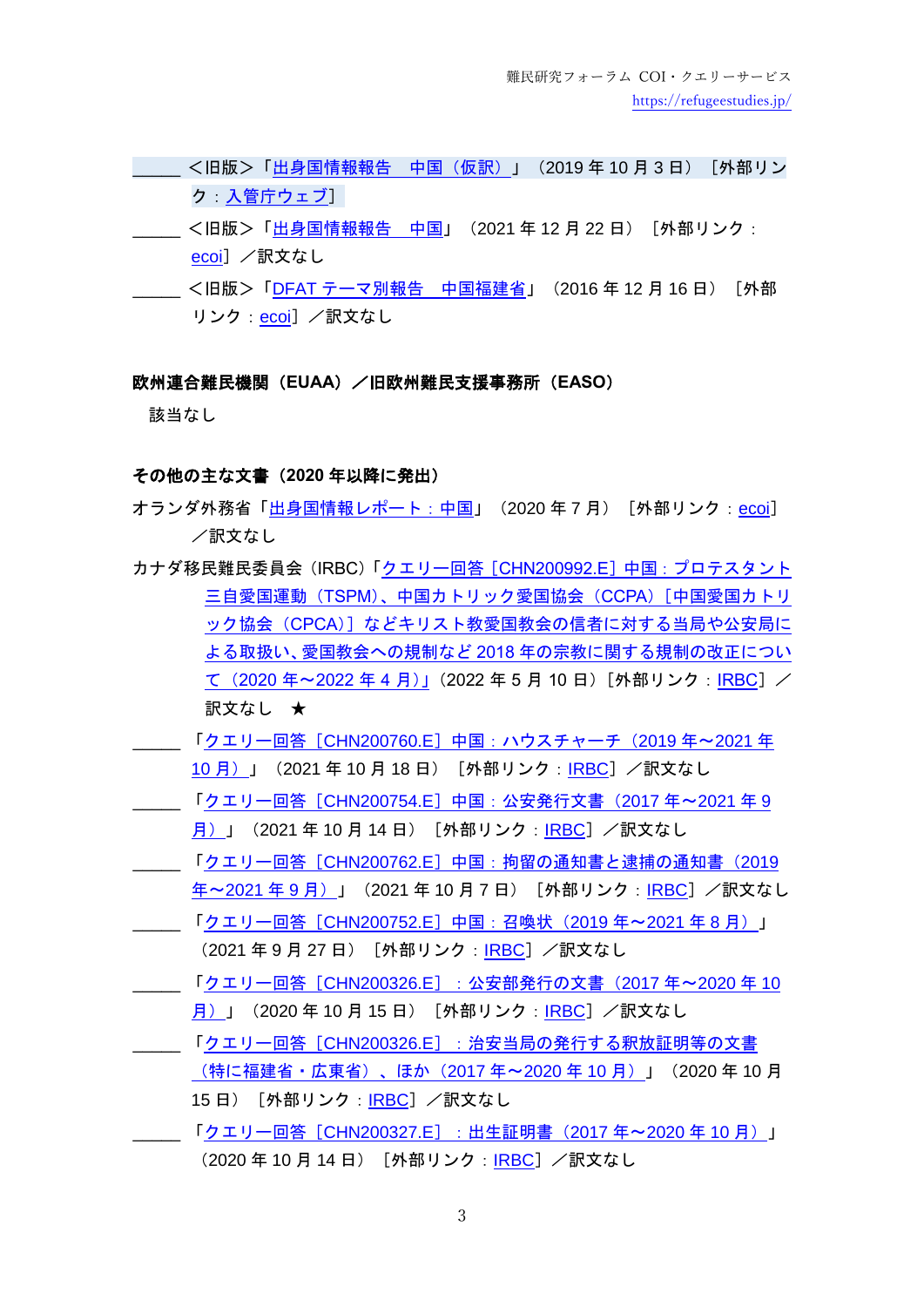- \_\_\_\_\_ 「クエリー回答[CHN200328.E[\]:法輪功修練者の社会と国家当局による取](https://irb-cisr.gc.ca/en/country-information/rir/Pages/index.aspx?doc=458221&pls=1) 扱い (2018年~2020年10月)」 (2020年10月14日) [外部リンク: [IRBC](https://irb-cisr.gc.ca/en/Pages/index.aspx)] /訳文なし
- \_\_\_\_\_ 「クエリー回答[CHN200325.E[\]:家族計画規則とその運用\(](https://irb-cisr.gc.ca/en/country-information/rir/Pages/index.aspx?doc=458196&pls=1)2017 年~2020 年10[月\)」](https://irb-cisr.gc.ca/en/country-information/rir/Pages/index.aspx?doc=458196&pls=1) (2020年10月8日) [外部リンク: [IRBC](https://irb-cisr.gc.ca/en/Pages/index.aspx)] /訳文なし
- \_\_\_\_\_ 「クエリー回答[ZZZ200323.E[\]:チベット人の状況・取扱い、帰国者の取扱](https://irb-cisr.gc.ca/en/country-information/rir/Pages/index.aspx?doc=458194&pls=1) い (2017 年~2020 年 10 月) 」 (2020 年 10 月 6 日) [外部リンク : [IRBC](https://irb-cisr.gc.ca/en/Pages/index.aspx)] /訳文なし
- \_\_\_\_\_ 「クエリー回答[ZZZ200321.E[\]:香港の政治状況、本土に送られた講義参加](https://irb-cisr.gc.ca/en/country-information/rir/Pages/index.aspx?doc=458180&pls=1) 者の状況 (2019年~2020年10月)」 (2020年9月15日) [外部リンク: [IRBC](https://irb-cisr.gc.ca/en/Pages/index.aspx)] /訳文なし
- ドイツ連邦移民難民庁(BAMF)「国別報告 36 号‐[中国:チベット人及びチベットの](https://coi.euaa.europa.eu/administration/germany/PLib/DE_BAMF_Laenderreport_36_China_May-2021.pdf) 状況 ([Länderreport 36, China : Situation der Tibeterinnen und Tibeter](https://coi.euaa.europa.eu/administration/germany/PLib/DE_BAMF_Laenderreport_36_China_May-2021.pdf)) 」 (2021年5月) [外部リンク: [EUAA COI Portal](https://coi.euaa.europa.eu/Pages/home.aspx)] /訳文なし
- フランス難民・無国籍庇護局(OFPRA)[「中国:麻薬関連の罪への刑罰、一事不再理](https://www.ofpra.gouv.fr/sites/default/files/atoms/files/2104_chn_trafic_de_drogues_152433_web.pdf) の原則の存在([Chine : Les peines encourues pour des infractions liées aux](https://www.ofpra.gouv.fr/sites/default/files/atoms/files/2104_chn_trafic_de_drogues_152433_web.pdf)  [stupéfiants et l'existence du principe « ne bis idem » dans la législation](https://www.ofpra.gouv.fr/sites/default/files/atoms/files/2104_chn_trafic_de_drogues_152433_web.pdf))  $\blacksquare$ (2021 年 4 月 9 日)[外部リンク:<u>[OFPRA](https://www.ofpra.gouv.fr/fr/l-ofpra/nos-publications/les-publications-de-l-ofpra)</u>]/訳文なし
- \_\_\_\_\_ [「中国:隣組み組織。特に新疆における家族計画の実施における役割に焦つい](https://www.ofpra.gouv.fr/sites/default/files/atoms/files/2011_chn_comites_de_quartier_xinjiang_web_0.pdf) て([Chine : Les comités de quartier. Focus sur leur rôle dans la mise en œuvre](https://www.ofpra.gouv.fr/sites/default/files/atoms/files/2011_chn_comites_de_quartier_xinjiang_web_0.pdf)  [de la planification des naissances, notamment au Xinjiang](https://www.ofpra.gouv.fr/sites/default/files/atoms/files/2011_chn_comites_de_quartier_xinjiang_web_0.pdf)) 」 (2020 年 11 月 26日) [外部リンク: [OFPRA](https://www.ofpra.gouv.fr/fr/l-ofpra/nos-publications/les-publications-de-l-ofpra)] /訳文なし
- \_\_\_\_\_ 「法輪功および全能神教会(CAG[\)運動に対する中国政府の措置について](https://www.ofpra.gouv.fr/sites/default/files/atoms/files/2002_chn_falungong_almightygod.pdf) (Chine : Actions [du gouvernement chinois contre les mouvements Falun](https://www.ofpra.gouv.fr/sites/default/files/atoms/files/2002_chn_falungong_almightygod.pdf)  [Gong et Church of Almighty God \(CAG\)](https://www.ofpra.gouv.fr/sites/default/files/atoms/files/2002_chn_falungong_almightygod.pdf))」(2020 年 2 月 17 日)[外部リン ク: [OFPRA](https://www.ofpra.gouv.fr/fr/l-ofpra/nos-publications/les-publications-de-l-ofpra)] /訳文なし
- [「中国:新疆ウイグル自治区におけるウイグル人、カザフ人などイスラム系少](https://www.ofpra.gouv.fr/sites/default/files/atoms/files/2002_chn_xijiang_musulmans.pdf) 数民族の監視と抑留([Chine : Surveillance et internement des Ouïghours,](https://www.ofpra.gouv.fr/sites/default/files/atoms/files/2002_chn_xijiang_musulmans.pdf)  [Kazakhs et autres membres des minorités musulmanes de la région autonome](https://www.ofpra.gouv.fr/sites/default/files/atoms/files/2002_chn_xijiang_musulmans.pdf)  [du Xinjiang](https://www.ofpra.gouv.fr/sites/default/files/atoms/files/2002_chn_xijiang_musulmans.pdf)) 」 (2020年2月7日) [外部リンク: [OFPRA](https://www.ofpra.gouv.fr/fr/l-ofpra/nos-publications/les-publications-de-l-ofpra)] /訳文なし
- ACCORD「中国に関するクエリー回答 [a-11917]:1) 国家教会の状況:2) プロテ [スタントのハウスチャーチの状況;](https://www.ecoi.net/en/document/2073417.html)3) 改宗者の帰国時の取扱い(1) [Situation von staatlichen Kirchen; 2\) Situation von evangelikalen Hauskirchen;](https://www.ecoi.net/en/document/2073417.html)  [3\) Behandlung von konvertierten Personen bei Einreise](https://www.ecoi.net/en/document/2073417.html)) 」 (2022年5月23 日) [外部リンク: [ecoi.net](https://www.ecoi.net/)] /訳文なし ★